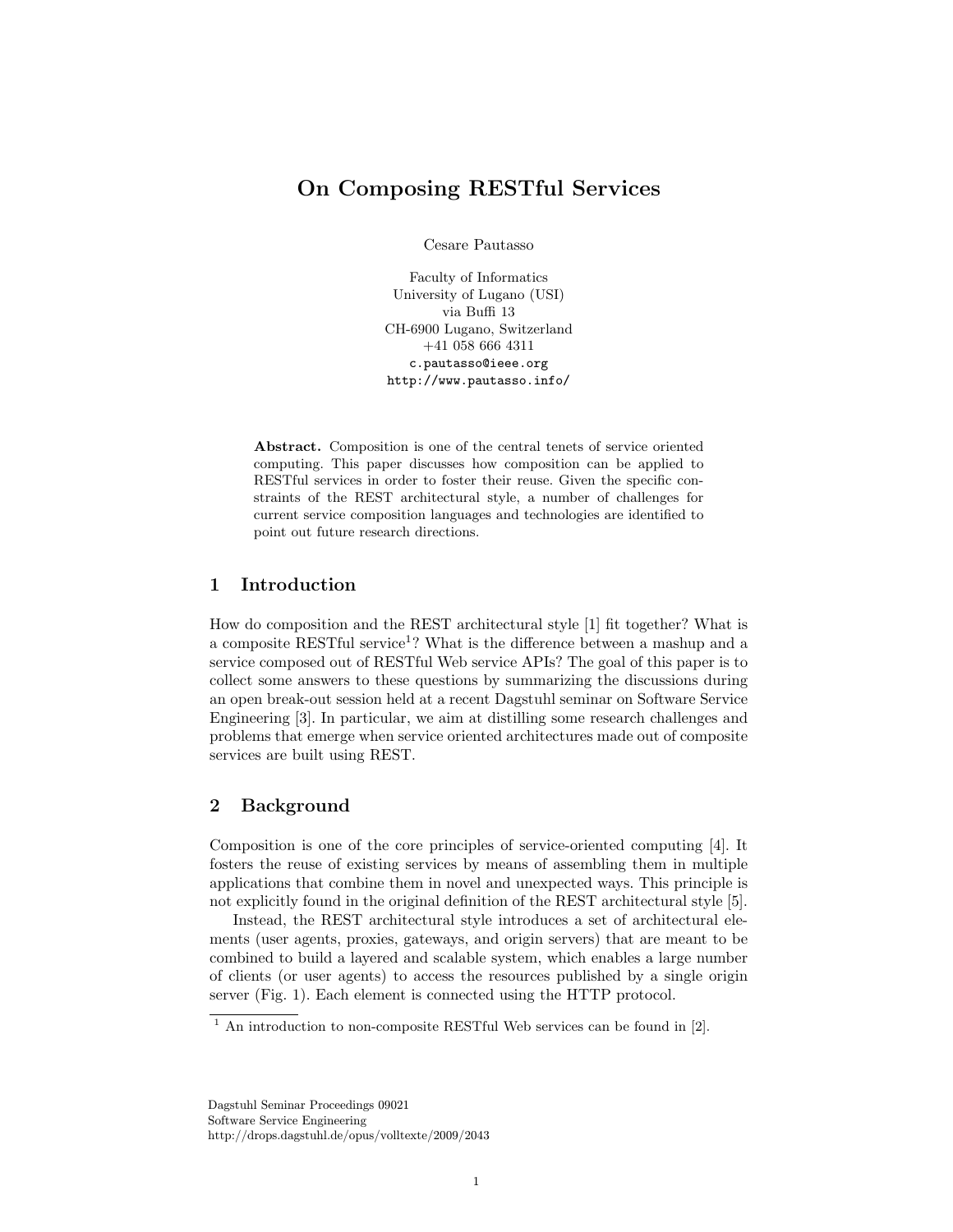

<span id="page-1-0"></span>Fig. 1. REST basic architectural elements and connectors

Intermediate components (i.e., proxies and gateways) are optional and are usually added to an architecture compliant with the REST style to perform access control, caching, and some kind of protocol translation. For example, as shown in Fig. [2](#page-1-1) a caching reverse proxy (or gateway) may be introduced to reduce the load on the origin server imposed by a growing number of clients. Likewise, an access control proxy may be connected to multiple user agents and only allow a subset of them to access the origin server. For both examples, each client request as it goes through the intermediate element is serviced independently by one origin server.

Whereas multiple servers can exist, they are seen as autonomous and disconnected sources of information whose state evolves independently. Clients may sequentially access multiple servers (e.g., as they follow hyperlinks from one to the other). While doing so, clients may also somehow collect the information originating from multiple servers and aggregate it locally. Thus, REST would seem to support some form of composition *limited to the client*. Still, no intermediate element which can aggregate information from multiple servers is explicitly foreseen.



<span id="page-1-1"></span>Fig. 2. Access control and caching layers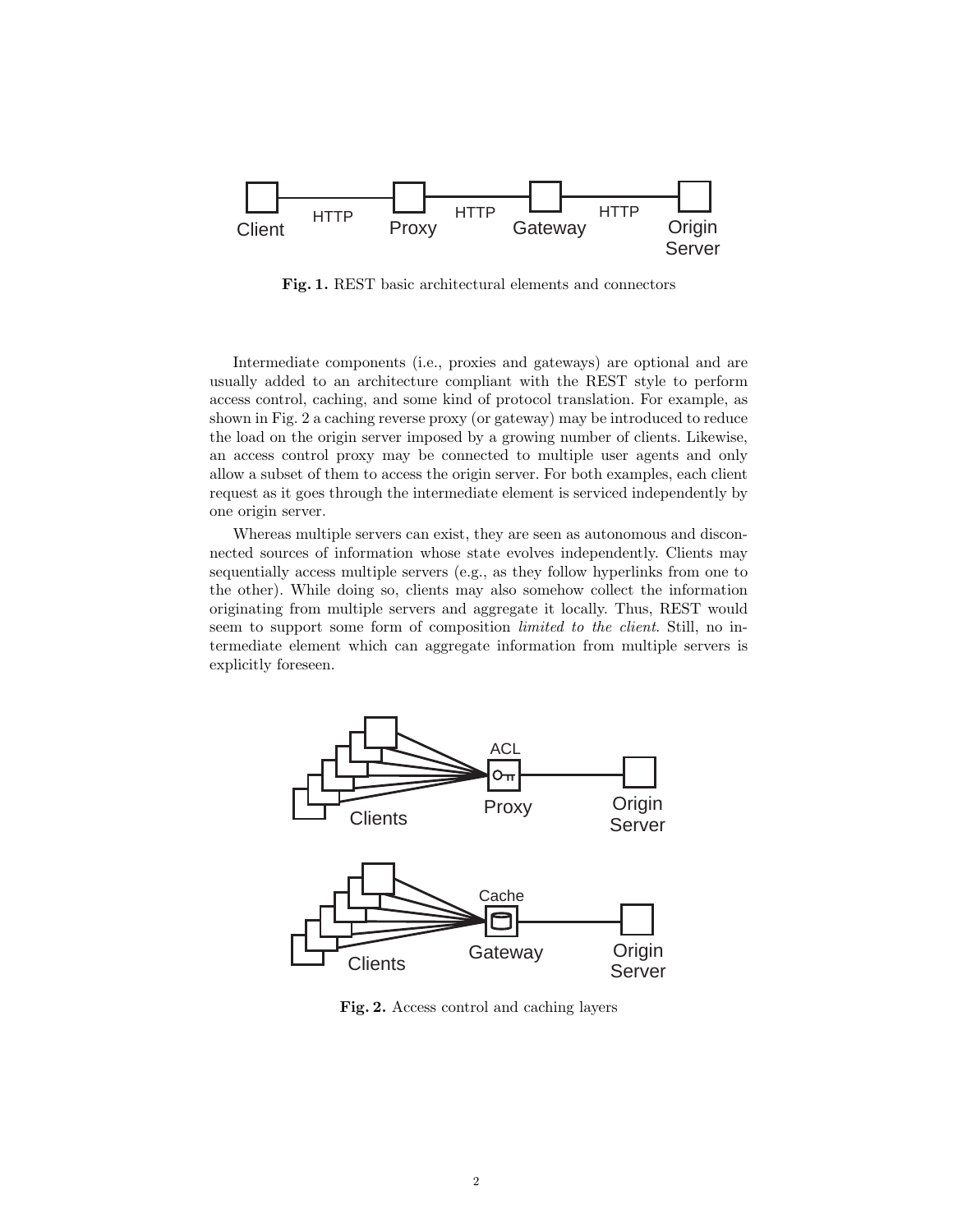### 3 What is a Composite RESTful Service?

In the context of the previous discussion, a composite RESTful service is a special kind of intermediate element which – unlike proxies and gateways – does not simply forward requests to upstream origin servers but may decompose a request so that it can be serviced by invoking more than one origin server (Fig. [3\)](#page-2-0).



<span id="page-2-0"></span>Fig. 3. Composite RESTful service

Given the recursive nature of composition [\[6\]](#page-5-5), also the composite service is a RESTful service. Thus, it publishes a set of resources to its clients, which interact with them following the REST uniform interface principle (i.e., using the GET, POST, PUT, DELETE methods). Moreover, clients do so without knowing that their requests are serviced by a composite service (which acts similar to any other intermediate element).

Thus, clients may not know whether the result of a GET request is computed locally by the composite service or it results from combining the results of a set of GET requests sent to the composed origin servers. Likewise, as clients initialize (POST), update (PUT), or delete (DELETE) the state of the composite service, their requests may result in resources being created, updated, or deleted locally, or in similar actions being performed by the composite service on a subset of the resources published by the composed origin servers.

From an implementation perspective, we can distinguish two kinds of composite services: stateless compositions and stateful compositions. Stateful compositions augment the state of the composed origin servers with information that is managed and stored on the composite service. Thus, part of the state of the composite resources is managed locally and the rest is partitioned among the origin servers. Stateless compositions instead do not maintain any local state and transparently map all clients requests to the state of the origin servers.

#### 3.1 Mashups vs. Composite RESTful Services

The above definition may be contrasted with existing work on Web 2.0 mashups [\[7,](#page-5-6)[8,](#page-6-0)[9\]](#page-6-1) as follows. Mashups can be seen as composition applied at the UI/presentation layer [\[10\]](#page-6-2), where a fully integrated user interface is built out of reusable widgets applied to data sources. Data sources may provide data "willingly", e.g.,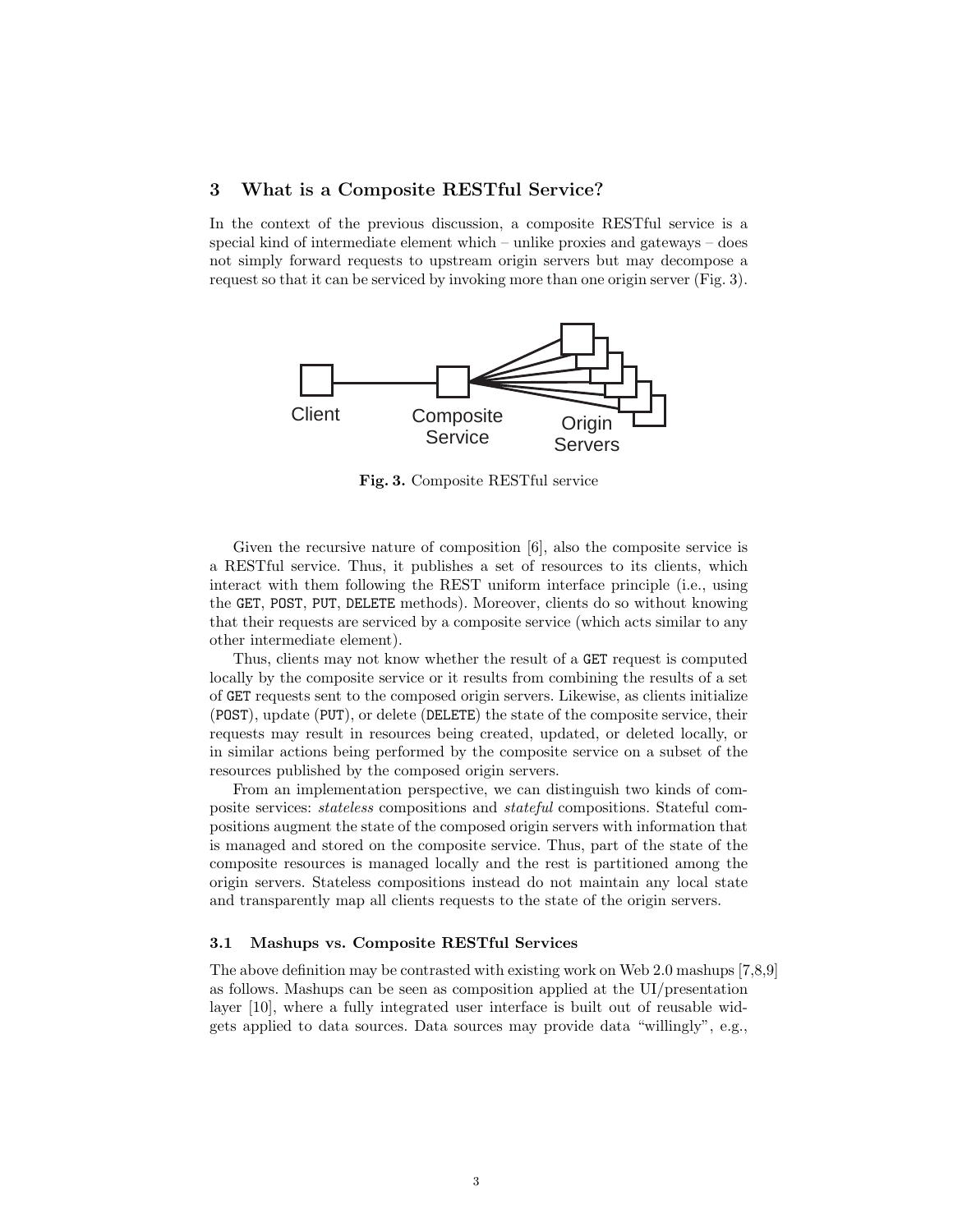through an ATOM/RSS feed. In some cases data may have to be extracted by reconstructing a so-called scrAPI using screen scraping techniques [\[11\]](#page-6-3). Thus, mashups over RESTful services do not emphasize the reusability of the composition, but only the ease with which it can be built [\[12\]](#page-6-4). Composite RESTful services instead are meant to be primarily reused as a service, since they do not necessarily aim at providing a user interface. Still, nothing prevents a composite RESTful service from using HTML as one of the representation formats for its composite resources, thus enabling the composite service to be accessed via a fully integrated, mashup-like user interface running in a Web browser [\[13\]](#page-6-5).

Another difference lies in the notion that most mashups perform some kind of read-only, multi-source data aggregation, whereas composite RESTful services are more general as they allow both read-only access together with the possibility of transferring state from the client to update the composed resources as well as to transfer state laterally among the composed origin servers (i.e., by using the results of a GET request performed on one to initialize the state of a new resource on the other using POST).

Conversely, mashups and RESTful service composition can also be seen as being complementary. Pure client-side mashups – due to the single origin security policy of most common Web browsers – are very limited in the number of different origin servers that they may contact (i.e., only one). A composite RESTful service would thus complement the integrated user interface of the mashup by helping it to outsource its composition logic and deploy it where it can access multiple origin servers without restrictions.

### 4 Challenges

Composing RESTful services – as opposed to traditional WS-\* services – presents a set of additional specific challenges and opportunities, briefly outlined in this section.

- Missing Interface Description RESTful services do not provide an explicit, machine-readable interface description. To support client (and composite services) developers, these services mostly rely on HTML (or PDF) documentation and on the ease with which the functionality of such services can be interactively discovered from a Web browser. Thus, existing languages that require such machine processable metadata to be available at designtime may not be applicable directly. In practice, a RESTful service may be described using the HTTP Binding available with WSDL 2.0. However, currently such description has to be written by the developer of the composition as it is not usually provided by the service provider.
- Uniform Interface RESTful services comply with the uniform interface principle, where resources are manipulated using the GET, PUT, DELETE, and POST methods. Not only a composite service should be able to invoke its component services using such primitives, but also it should be able to handle these requests performed by its clients on the published composite resources.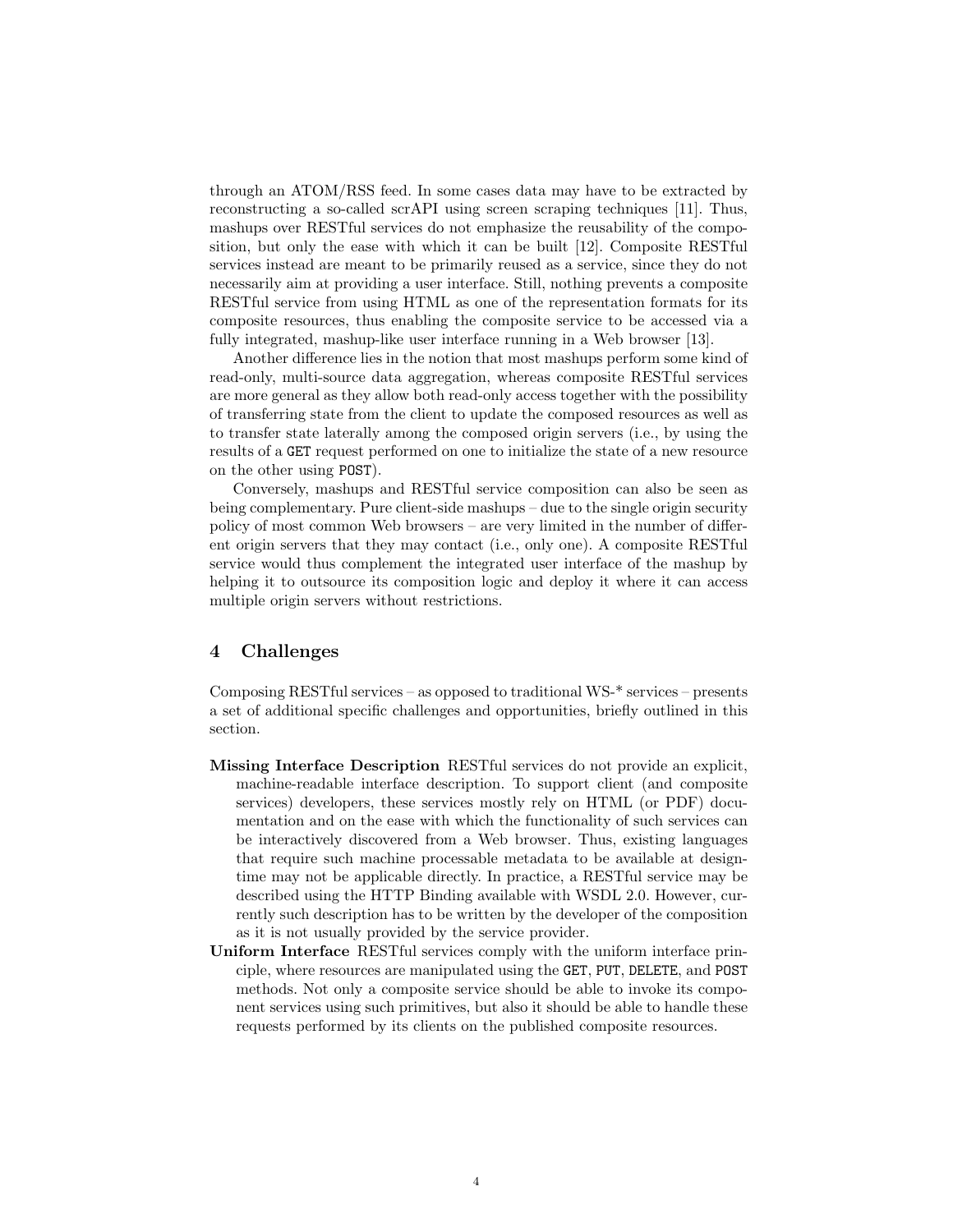- Idempotency Whereas the idempotency featured by the GET, PUT, DELETE methods is well established among the basic REST architectural elements of Fig. [1,](#page-1-0) it remains to be seen how this property can be translated to a composite service.
- Dynamic Late Binding REST relies on the Hypermedia As The Engine Of Application State (HATEOAS) principle, where hyperlinks are used to describe and dynamically discover service interaction protocols. As a consequence, resource URIs to be consumed (and provided) by a composite service may only become known at run time. Languages for RESTful service composition should therefore provide mechanisms for URI generation, extraction, parsing, and binding.
- State Inspection Clients should be able to refer to (or "bookmark") the state of a running composition using the hyperlinks it provides to the clients. Additionally, such state may be manipulated by clients that should be able to find out what their options are at every step.
- Request correlation There are REST-compliant techniques (such as URI addressing and HTTP cookies) that can be used to correlate client requests with the corresponding state of the published composite resources. Can correlation become simpler to implement for composite RESTful services?
- Caching Part of the state of a composition may simply be a cached version of a view over the state of the composed services. Existing caching techniques and mechanisms used with proxies and gateways should be applicable also in this case to help tuning the performance of the composition. The challenge lies in whether it is possible to control such caching declaratively, to hide the complexity of the low level HTTP caching control headers.
- Dynamic Typing The representation of resources may not be known at designtime, making some form of dynamic typing necessary to deal with data retrieved from RESTful APIs.
- Content Type Negotiation Since resources can have multiple representation formats, compositions should be able to negotiate the most appropriate one with the composed origin servers and also be able to provide the most suitable representation to fit the needs of their clients. This can be implemented by relying upon standard HTTP headers (i.e., Accept, and Content-Type), but also higher-level constructs could be introduced.
- Verification and Testing Considering the dynamic approach to composition fostered by REST, it may become difficult to statically verify properties of a composition at design-time. Conversely, testing at run-time becomes critical to enforce assumptions and check the quality of the composite service while facing the independent evolution of the underlying composed RESTful services.
- Exception Handling A composite service should be able to leverage the rich set of standardized error and status codes provided by the HTTP protocol. When applicable, errors from the origin servers should be propagated upstream, while in other cases these should be masked accordingly. Also, invalid client requests should be caught without propagating them on to the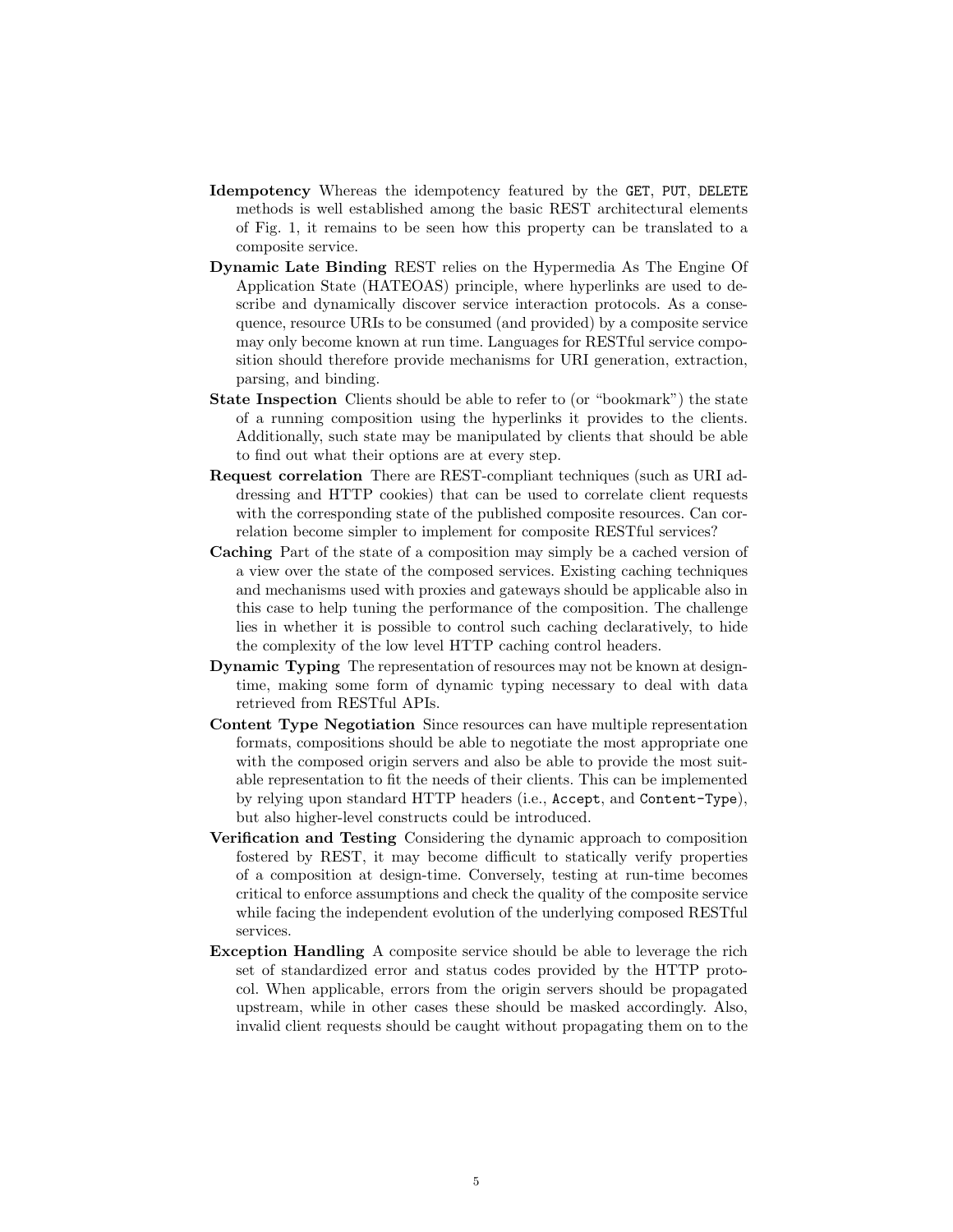composed services. The challenge in this case is to define the appropriate exception handling policies.

- Hybrid Composition Modern service composition languages should provide seamless support for both WS-\* services and RESTful services. As an example, the BPEL for REST [\[14\]](#page-6-6) extension allows to natively compose both kinds of services.
- Workflow-based Composition Given that many composition languages for Web services are based on the concept of workflow, the question (raised by [\[15\]](#page-6-7) and further developed in [\[16\]](#page-6-8)) whether a business process model can be used to implement the logic behind a composite RESTful service is highly relevant and should be explored further.

### 5 Conclusion

RESTful services are currently seen as a lightweight tool for point-to-point integration betwen service providers and a large number of clients. This paper defines the notion of composite RESTful services and discusses some of the specific challenges involved in composing RESTful services (as opposed to WS-\* Web services). These are mostly related to the lack of an explicit, machine-processable interface description and the emphasis on dynamic aspects (e.g., content-type negotiation, late binding, state inspection) of the composition. Addressing them will require to revisit some of the assumptions made by current service composition languages and to devise novel languages and techniques helping to more effectively build composite RESTful services.

#### Acknowledgements

The author would like to thank the organizers and several participants of a recent Dagstuhl seminar on Software Service Engineering for their feedback on the concept of RESTful service composition. This work is partially funded by the SNSF Project No. 125337 (CLAVOS).

### References

- <span id="page-5-0"></span>1. Fielding, R., Taylor, R.N.: Principled Design of the Modern Web Architecture. ACM Transactions on Internet Technology 2(2) (2002) 115–150
- <span id="page-5-4"></span>2. Richardson, L., Ruby, S.: RESTful Web Services. O'Reilly (May 2007)
- <span id="page-5-1"></span>3. van den Heuvel, W.J., Zimmermann, O., Leymann, F., Shan, T.: Dagstuhl seminar 09021: Software service engineering. executive summary. (January 2009)
- <span id="page-5-2"></span>4. Erl, T.: Service-Oriented Architecture: Concepts, Technology, and Design. Prentice Hall (2005)
- <span id="page-5-3"></span>5. Fielding, R.: Architectural Styles and The Design of Network-based Software Architectures. PhD thesis, University of California, Irvine (2000)
- <span id="page-5-5"></span>6. Assmann, U.: Invasive Software Composition. Springer (2003)
- <span id="page-5-6"></span>7. Maximilien, M., Nielsen, D., Tai, S., eds.: 1st International Workshop on Web APIs and Services Mashups. (September 2007)